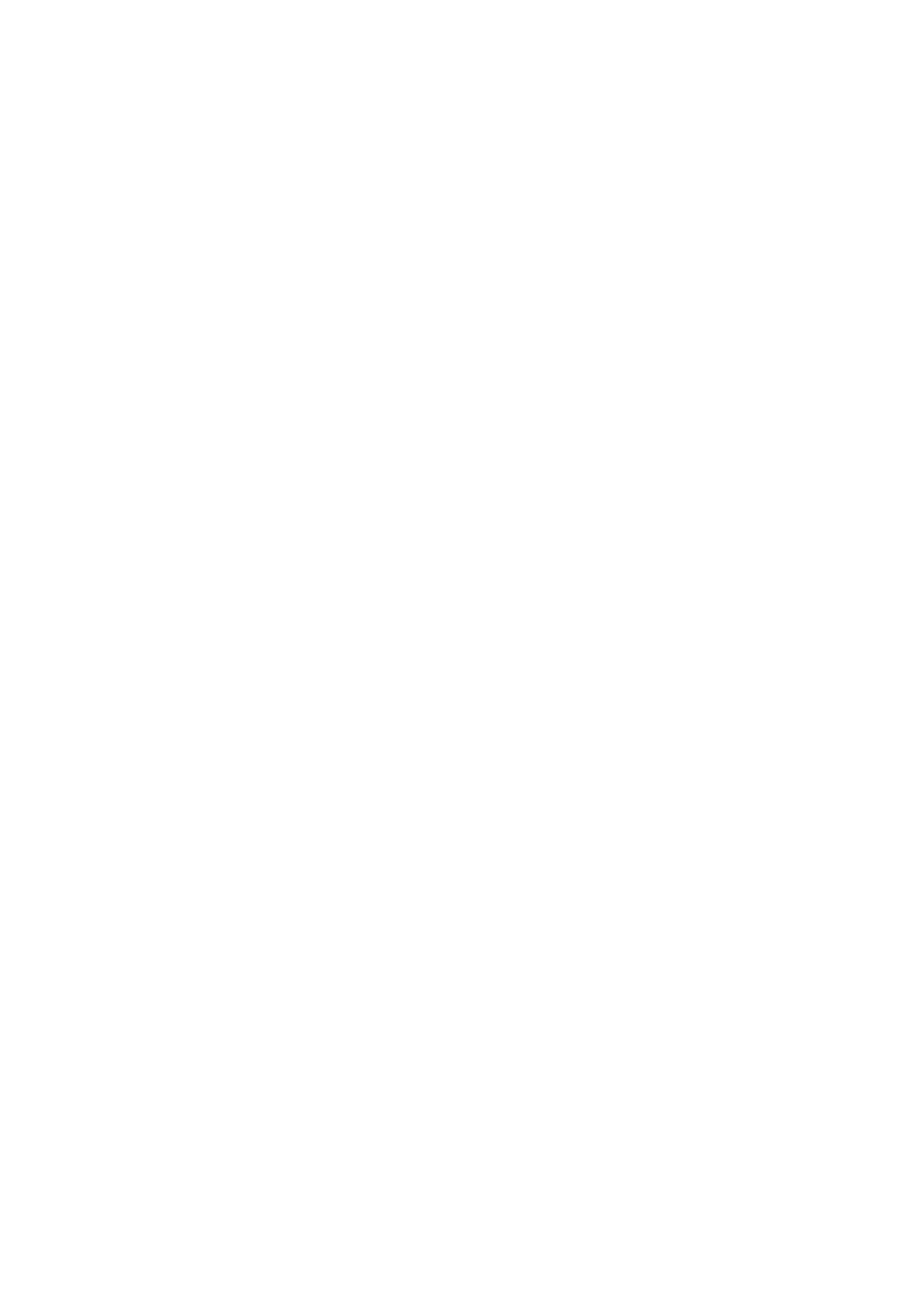# **Evaluating the societal relevance of academic research: A guide**

ERiC publication 1001 EN June 2010

 $\Box$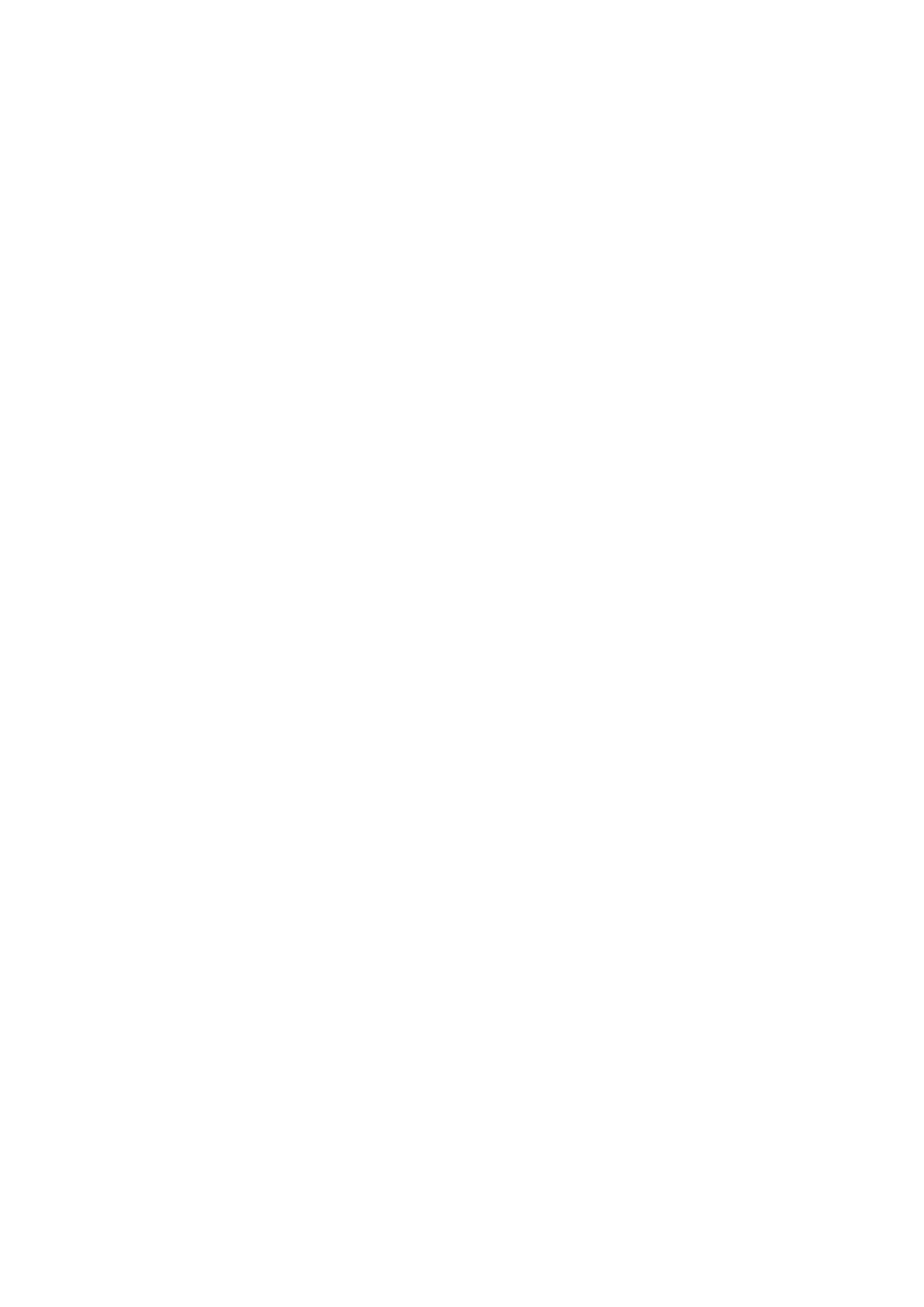## **Introduction to the English edition**

A number of Dutch organisations involved in quality assurance in research are collaborating on a project entitled Evaluating Research in Context, or 'ERiC'. One of the aims of the project is to develop methods for evaluating the societal relevance of research. This guide has been written to supplement two Dutch protocols for the ex post evaluation of research groups and research institutes.

ERiC is a partnership between the Netherlands Association of Universities of Applied Sciences (HBO-raad), the Royal Netherlands Academy of Arts and Sciences (KNAW), the Netherlands Organisation for Scientific Research (NWO), the Association of Universities in the Netherlands (VSNU) and the Rathenau Institute's Science System Assessment department.

Since the early 1990s, academic research in the Netherlands has been evaluated every few years. Evaluations cover research at universities and at research institutes overseen by KNAW and NWO. Since 2003 VSNU, KNAW and NWO have used a common protocol, known as the Standard Evaluation Protocol. The latest version in English, SEP 2009-2015, can be downloaded at http://www.knaw.nl/sep. Regular evaluation of research at Universities of Applied Sciences (Hogescholen) was introduced recently, and is based on a protocol entitled 'Quality Assurance System for Research at Universities of Applied Sciences' developed by the HBO-raad, which is available at http://www.vkohogescholen.nl/documents.

The assessment of societal relevance has been given a more prominent role in these recent protocols. This guide supplements these protocols, presenting a method for assessing societal relevance.

The English version differs in several respects from the Dutch. In the description of the method in the section 'Societal relevance: evaluation method', references to the specific protocols have been moved to Appendix 1. The section on 'Evaluating research in the Netherlands' has been edited to include more background information on the context in which the guide has been developed.

The organisations behind the Dutch ERiC project coordinate the international SIAMPI project, which is funded under the European Commission's 7th Framework Programme. The aim of SIAMPI is to develop methods for assessing the 'societal impact' of research, focusing on the process by which this impact comes about – the productive interaction between researchers and stakeholders. For more information on SIAMPI, see www.siampi.eu.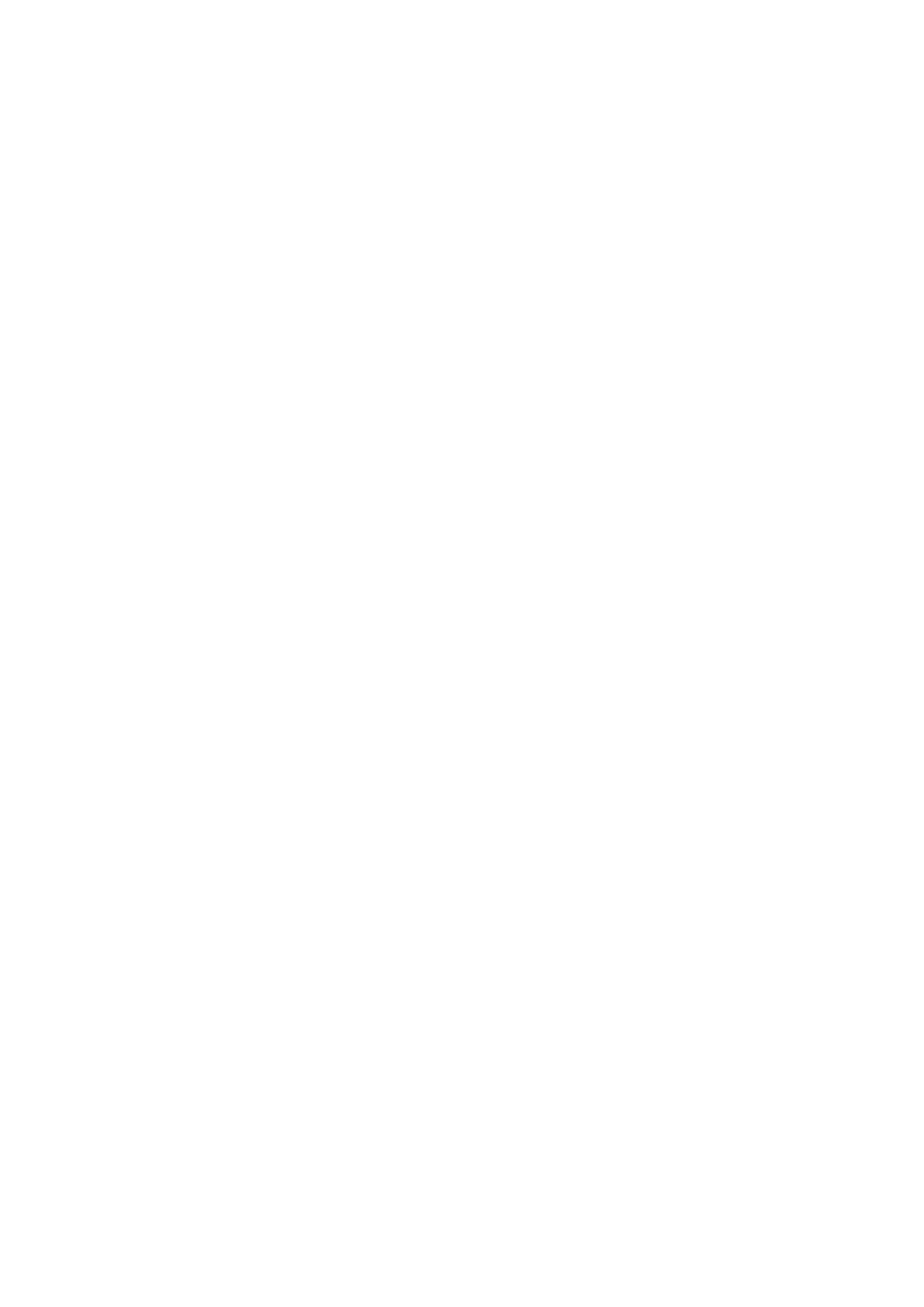## **Introduction**

Evaluation of the societal relevance of research is developing rapidly. In response to the development of the most recent protocols, a number of organisations involved in quality assurance have launched the Evaluating Research in Context or ERiC project. ERiC is a partnership between the Netherlands Association of Universities of Applied Sciences (HBO-raad), the Royal Netherlands Academy of Arts and Sciences (KNAW), the Netherlands Organisation for Scientific Research (NWO), the Association of Universities in the Netherlands (VSNU) and the Rathenau Institute's Science System Assessment department.

This guide is based on ERiC pilot studies conducted at TU Delft's Faculty of Architecture, the law faculties of Vrije Universiteit Amsterdam and other universities, the Faculty of Electrical Engineering at Eindhoven University of Technology, and the Faculty of Engineering Technology at the University of Twente. Input has also been drawn from the evaluation of a number of lectorates at University of Applied Sciences Utrecht, and the experiences of the Netherlands Institute for Social Research (SCP). The guide replaces a number of earlier ERiC publications (Zichtbaar maken van maatschappelijke relevantie van kennis and De maatschappelijke kwaliteit van onderzoek in kaart, available only in Dutch).

In research, societal relevance is important in both research assessment and in other assessment situations. Examples include the selection of research proposals and the evaluation of major research programmes. These situations require adaptations of the methodology, which ERiC will be working on over the coming period.

This guide is intended first and foremost for those who are responsible for arranging research assessment, and for those producing self-evaluations.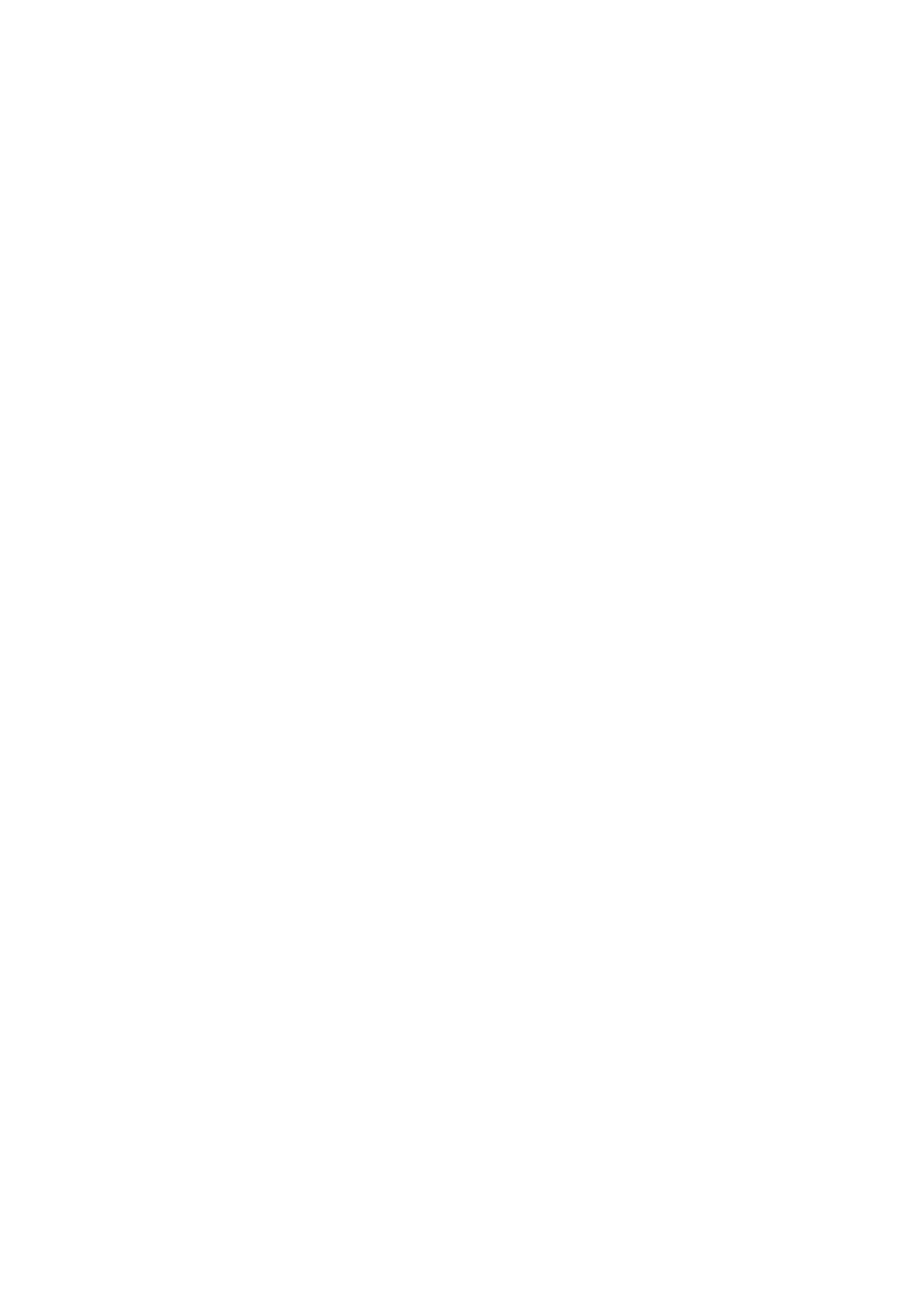## **Evaluating research in the Netherlands**

The majority of the research performed by higher education institutions and research institutes in the Netherlands is publicly funded. These institutions enjoy a relatively large degree of autonomy when it comes to how they spend these resources. They must however be able to show that the research meets the required standards. A system of research assessment was developed for this purpose. Over time, this system has developed into a way of meeting accountability obligations, both external, towards the public and politicians, and internal, towards governing boards.

Since the early 1990s, academic research in the Netherlands has been evaluated once every few years. Since 2003 VSNU, KNAW and NWO have used a common protocol – the Standard Evaluation Protocol. The latest version in English, SEP 2009-2015, was published in 2009. Since 2009 the HBO-raad has been using the Quality Assurance System for Research at Universities of Applied Sciences, BKO 2009-2015, which is similar to SEP.

These two protocols cover the ex post evaluation of research performed by a group or institute. In both cases, the evaluation consists of a self-evaluation drawn up by the group or institute itself, and assessment of the research by an evaluation committee, based on the self-evaluation and interviews with those involved. Evaluations generally cover research performed over the previous six years.

Self-evaluation and evaluation committee reports encourage organisations to improve their research and their management of research. They also allow guidance of their research function. SEP 2009-2015 emphasises the learning experience element of the research assessment, inviting research groups to use it to develop their strategy. BKO 2009-2015 underlines the importance of research assessment for the development of the research function at Universities of Applied Sciences.

The specific goal will differ from one case to another. Sometimes a simple accountability evaluation will suffice. Sometimes a manager, dean, lector or research group will use the research assessment as input for their own policy. The assessment should not only, therefore, provide an insight into the quality of the research. It should also, for example, provide information on the effectiveness of policy and policy choices, provide opportunities for the valorisation of the research or support acquisition of research funding. If an assessment is to provide input for strategic policy, the evaluation committee will generally need more information than if it is only required to assess quality and societal relevance. In dialogue with the party that officially commissions the research assessment – the management of the institution – the research group or institute can explore what these extra goals imply for the self-evaluation and the formal task and membership of the evaluation committee.

 $Evaluation = robust data + the evaluation committee's assessment$ The robust data must include relevant quantitative information, whose significance will be defined by the assessment of the evaluation committee. Evaluation is not the same as measuring.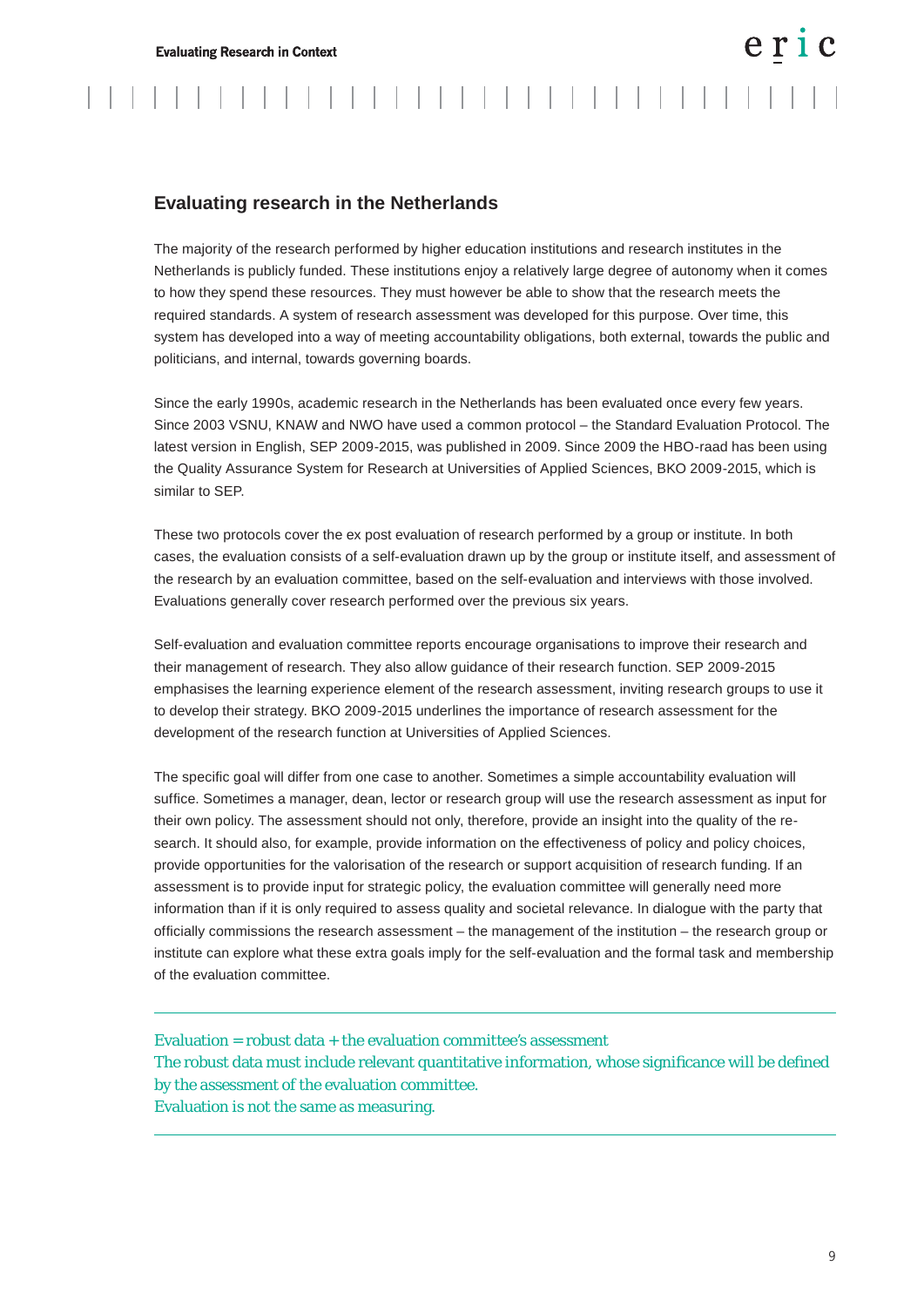eric

## **Evaluating societal relevance**

Assessment of societal relevance has been given a more prominent role in recent protocols for the evaluation of research. In SEP 2009-2015 relevance is one of the four criteria listed, alongside quality, productivity and vitality & feasibility. In BKO 2009-2015 the relevance and applicability of the research in professional practice are key criteria.

The focus on the societal relevance of research is part of a general trend towards underlining the importance of academic research to the private and public sectors (industry, education, policymakers, health care etc.), to efforts to tackle societal issues (such as innovation, climate change, social cohesion, globalisation, health care) and to education and training.

## **What is societal relevance?**

The definition of societal relevance used in this quide is in line with the definitions in SEP and BKO. SEP uses the term 'societal relevance', distinguishing between 'societal quality', 'societal impact' and valorisation. BKO focuses on the relevance of research in professional practice, either directly, or indirectly via education.

For the purposes of this guide, societal relevance is defined by:

- the degree to which research contributes to and creates an understanding of the development of societal sectors and practice (such as industry, education, policymaking, health care) and the goals they aim to achieve, and to resolving problems and issues (such as climate change and social cohesion)
- a well-founded expectation that the research will provide such a contribution in the short or long term

The first part of this definition refers to what the research has yielded in terms of specific contributions and effects. Evidence of this may take the form of use by stakeholders. This is a retrospective assessment.

The second part refers to the expectation that the research will eventually be able to yield such contributions. Actual effects might not immediately become visible. Evidence may be apparent in interaction between research groups and stakeholders. This is a prospective assessment.

#### **Productive interaction**

If research is to have an impact in society, there must be some interaction between a research group and societal stakeholders. Such interaction can take place when the research agenda is defined, during the research itself, or afterwards, when the results are communicated to stakeholders. Such 'productive interaction' is vital. A summary of instances of such interaction is therefore an essential element of the information on a research group's performance. If productive interaction exists between research groups and stakeholders, there is more reason to expect that the research will sooner or later have a societal impact.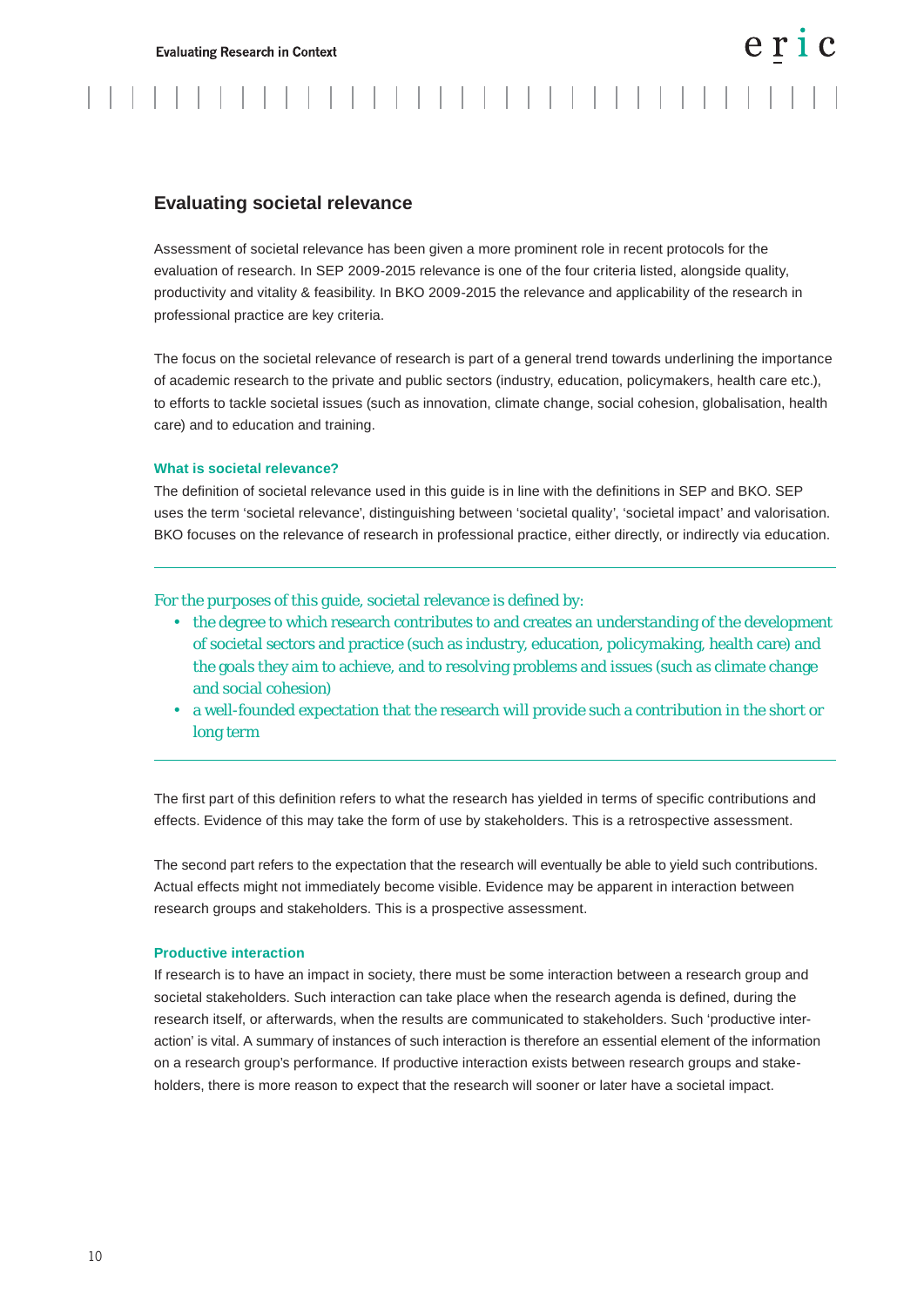There are various types of productive interaction:

- through personal contact, as in joint projects, networks, consortiums, consultancy relationships, part-time practitioner work; and also through stakeholder input into the group's research agenda;
- through publications such as papers in journals, reports, protocols and educational material;
- through artefacts, such as exhibitions, software, websites, models, musical scores;
- through stakeholder contributions to the research: financial, direct involvement, or facility sharing

## **Context of the research**

The likely contributions to societal goals or practice differ from one field of research to another, and from one research programme to another within a single field. In some fields, research is so interwoven with practice that any distinction between academic quality and societal relevance would be false, and would be at odds with accepted views on the quality of research in that field (e.g. in law or architecture). Research at Universities of Applied Sciences is rooted in professional practice, and strongly associated with an application context. Research questions are therefore drawn from practice and the results will generally have to be directly applicable. In other fields, academic quality and societal relevance can be readily distinguished.

This guide assumes that research is assessed 'in context'. Since the context differs from one area of research, discipline or organisation to another, indicators of societal relevance may also differ.

## **The role of societal stakeholders in research evaluation**

A good assessment of societal relevance requires experts with an understanding of the societal context. These may be academic peers, or stakeholder practitioners who understand the importance of the research in question. In many fields, the stakeholder perspective is crucial for the assessment of societal relevance. However, the stakeholder's assessment must transcend individual experience and individual benefit, and genuinely be based on the relevance of the research for the targeted sector.

There are various ways of involving stakeholders in an evaluation, and various moments at which this is appropriate. In the self-evaluation phase, stakeholder interviews can be held to ascertain their opinion. The evaluation committee can meet with stakeholders (in interviews or focus groups) to ask their opinion. Stakeholders might also be included in the evaluation committee.

Bear in mind that the societal relevance of research can extend beyond its immediate importance for primary stakeholders. It is wise to explicitly consider whether there are also secondary stakeholders and/or whether the research has a broader relevance that is not reflected by the primary stakeholders. Besides interviewing stakeholders, the Netherlands Institute for Social Research (SCP) has also analysed the societal adoption of its publications, by investigating their online visibility.

Involve stakeholders in the evaluation of the societal relevance of research, either in the selfevaluation phase, at meetings between stakeholders and the evaluation committee or by including stakeholder members in the evaluation committee.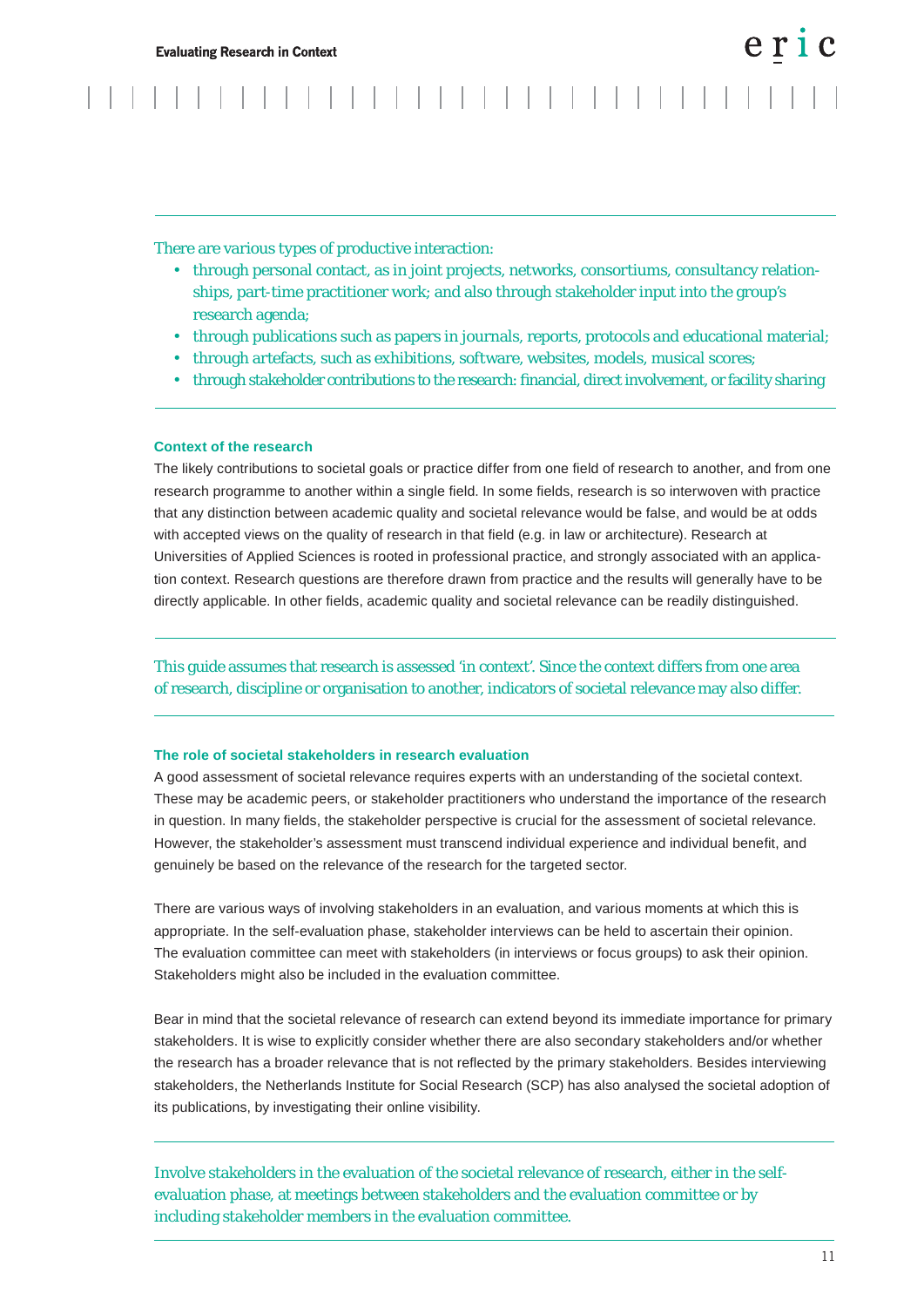eric

## **Societal relevance: evaluation method**

Four steps to evaluate the societal relevance of research are described below, These steps are synchronous with the procedures described in the Dutch protocols SEP 2009-2015 and BKO 2009-2015. The results of steps 1, 2 and 3 are presented in a self-evaluation report; step 4 concerns the assessment of the evaluation committee. The protocols also require a SWOT analysis to identify the strengths and weaknesses of the research group, as well as any opportunities and threats.



#### **Step 1: Describe or take stock of the research group's mission and objectives**

The first question to consider in evaluating societal relevance is what societal contributions the research group is willing and able to make and what strategy it has adopted in order to do so. Some evaluation methods require that a pre-drafted mission statement and set of objectives be used as reference. Evaluation committees will then often use the mission statement as a benchmark. If a research institute has a statutory task, or a task agreed with an umbrella organisation, this can be a useful point of departure. In the case of university research groups and lectorates, assessing their work in terms of such a mission statement – which might be outdated – is more problematic, in view of the dynamics of the field and/or possible organisational changes in the institution. It is then wise to ascertain whether the mission statement needs to be updated. In that case, use existing descriptions of the research programme or sub-programmes, texts published online, and interviews with the dean and researchers in order to draft an amended mission statement.

The mission statement reflects the context of the research. It is a good idea to specify the societal domains and professional practices targeted by the research. For example:

- Training for skilled researchers and professionals in the field of X and/or for sectors Y and Z.
- Improvements to procedures in a particular profession.
- Production of knowledge for industry and the commercial sector, or conversion of knowledge into new economic activity.
- Production of knowledge for public sectors such as health care, education and culture.
- Production of knowledge to support the drafting, implementation and evaluation of policy.

The mission statement should also indicate how the research group intends to achieve the mission by, for example, specifying what type of research the group performs, whether it is involved in partnerships with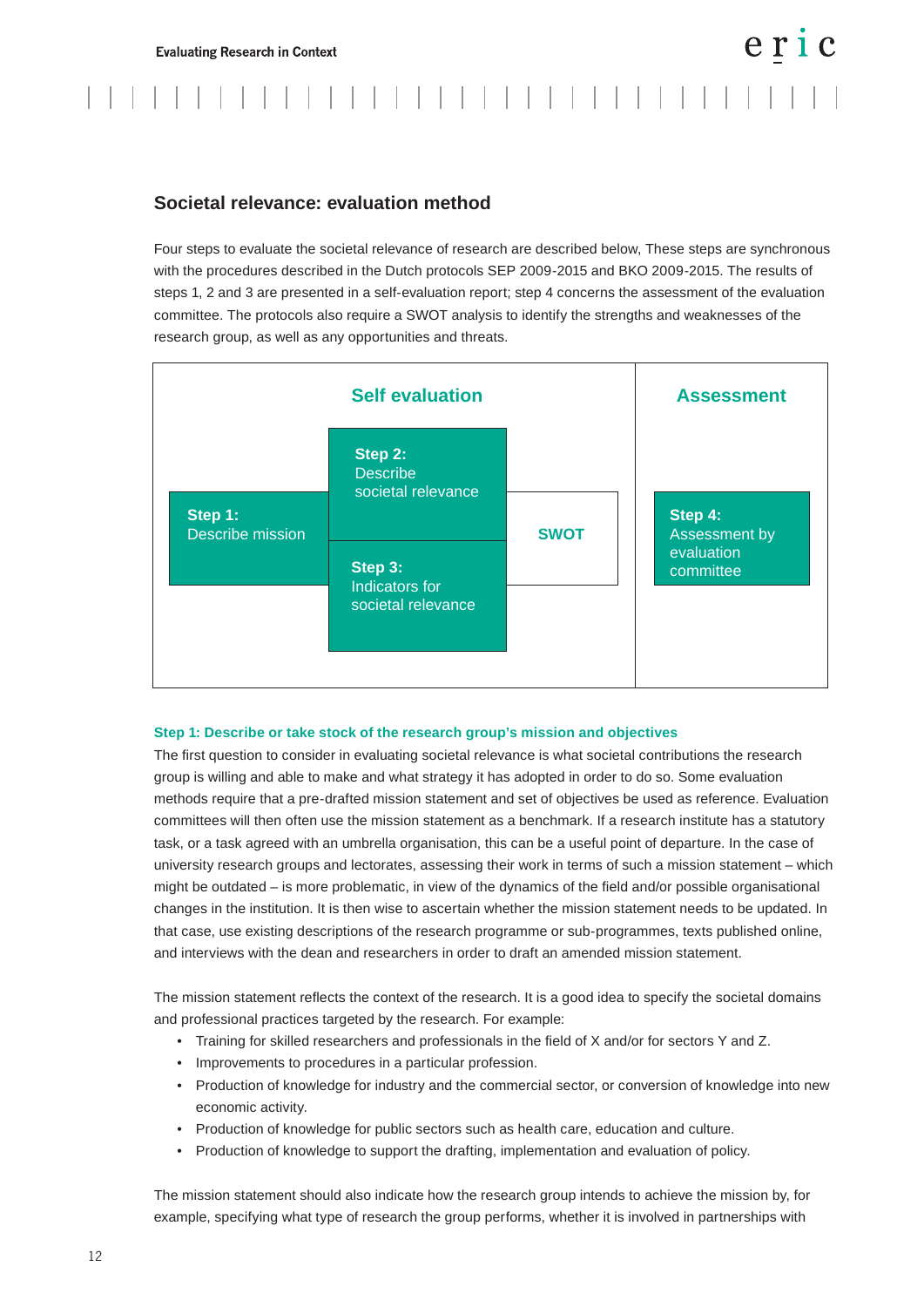eric **Evaluating Research in Context** 

stakeholders (and which ones), and what output it plans to produce. Sometimes the mission statement will be more specific, including quantified objectives such as a particular number of professional publications, financial resources to be acquired, or contributions to education and training.

When writing or rewriting the mission statement, bear in mind that the mission and objectives depend not only on the research group, but also on the strategy of the institution, of any statutory task assigned to the organisation, and the quality standards in a particular field of research. An evaluation committee will not only assess whether a research group has fulfilled its mission, but also whether the mission meets the standards of the field in which the research group operates.

### **Step 2: Describe the societal contribution of the research**

Research assessment is aimed at assessing the quality of research. Research groups often describe societal relevance in terms of promises and prospects for the future. Looking back over the period under review, it is possible to describe the actual societal contribution made by the research. In this step, you summarise the main societal results and interaction with stakeholders to produce a qualitative description of the societal relevance. The following four questions provide a useful guide:

*Question 1: What substantive results did the research yield that could be of importance to society?* Just as you can describe academic contributions and insights, you can also describe contributions and insights produced by your research that may be of importance to society. Results can be both academically and societally relevant at the same time.

One example is the compilation of a database on juvenile crime. The academic importance of this lies in the opportunity to perform analyses that help us understand the factors that play a role in juvenile crime; the societal importance lies in the opportunity to use this information to develop an evidence-based prevention policy. Other examples include:

- a new intervention for a health care programme
- a new spatial planning concept for urban areas
- a new electronic device

#### *Question 2: How has the knowledge been disseminated among societal stakeholders?*

Research results can only have an impact if societal stakeholders are aware of them. This can be achieved by transmitting or sharing results through productive interaction with stakeholders: educational material or reports, artefacts like websites and exhibitions, personal contact through courses or membership of a committee, for example. Media attention can also help.

In some fields there are specific practices that help spread academic knowledge, so there is a good chance that research results will be used in practice. Examples include publications in legal journals, clinical treatment protocols compiled under the auspices of the Royal Dutch Medical Association and professors of architecture who are also practising architects.

*Question 3: What evidence is there of interest and appreciation on the part of societal stakeholders?* Another prerequisite for societal impact is that stakeholders are interested in your research and/or use and appreciate the results. They may show such interest and appreciation at any phase of the research: in connection with the setting of the research agenda or the definition of a specific project, during the research,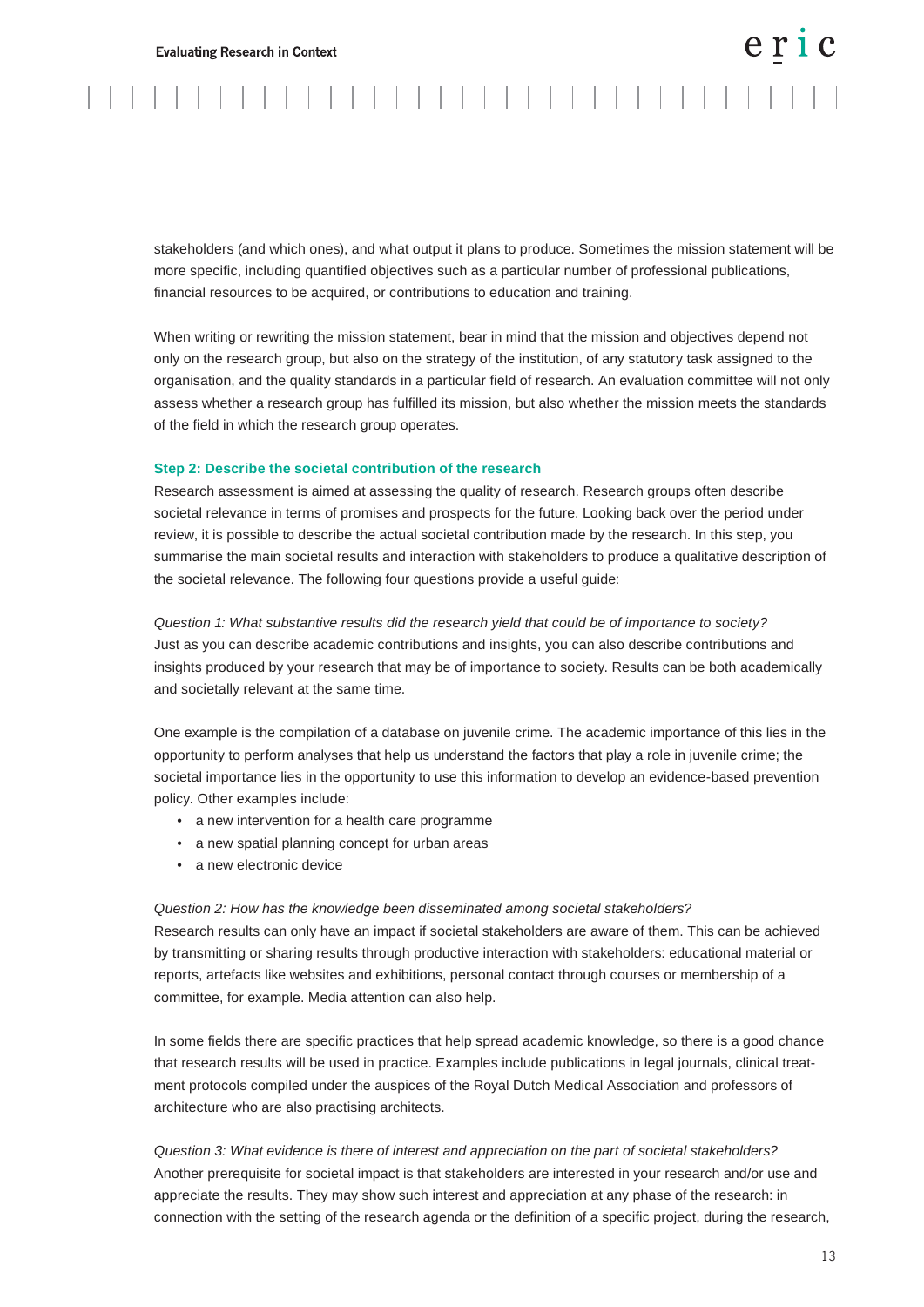or subsequently. Evidence of interest will come from productive interaction between researchers and stakeholders. This might include personal contacts that lead to agenda setting by the field, joint projects or invitations to present research at decision-making level (boardroom presence). Stakeholders might also be willing to fund the research. Finally, interest can also be gauged by the downloading of publications.

You can ascertain stakeholders' appreciation of your research through interviews with direct stakeholders. Good preparation for the interviewees and experienced interviewers are vital. In interviews, stakeholders tend to draw on their own experiences. If you opt for this method of data collection, it is important that stakeholders are sufficiently representative of the societal context in which the research group operates.

### *Question 4: What effects have the research results had?*

Although the impact of research is sometimes not felt immediately, it is nevertheless wise to identify any impact. In other words, any observable effect of your research. This might include adjustments of specific policies, use of a new therapy that reduces the burden of illness on patients, or income from patents or a successful spin-off.

#### **Step 3: Compile a list based on indicators of societal relevance**

In the third step, use indicators to compile a list of the research group's achievements in terms of societal relevance. Any specific results presented in step 2 can be aggregated by using indicators that are universally applicable in your field or discipline. These are similar to indicators of academic quality, such as the number of reviewed publications, citations and grants awarded.

The indicators reflect various aspects of societal relevance:

- the spread of research results
- the degree of interest in and appreciation of the research among societal stakeholders
- actual use of the research results

Experience shows that it is best to limit the set of indicators. Choose indicators that carry weight, and for which data are available or can be collected within the timeframe set. Consider the potential for benchmarking, too.

In some disciplines or fields, there is consensus on a limited set of core indicators, which are used in national reviews to compare research groups and faculties. Even if there is such a consensus in your discipline or field, you might consider presenting additional indicators in your self-evaluation based on the findings from step 2.

It is important to bear in mind that indicators are context-dependent, and can therefore differ from one research group and discipline to another. It is even possible that indicators reflect dissemination of knowledge in one discipline, and stakeholder interest in another. By way of illustration, tables 1 to 3 show examples of indicators from the architecture, electrical engineering and law pilot studies.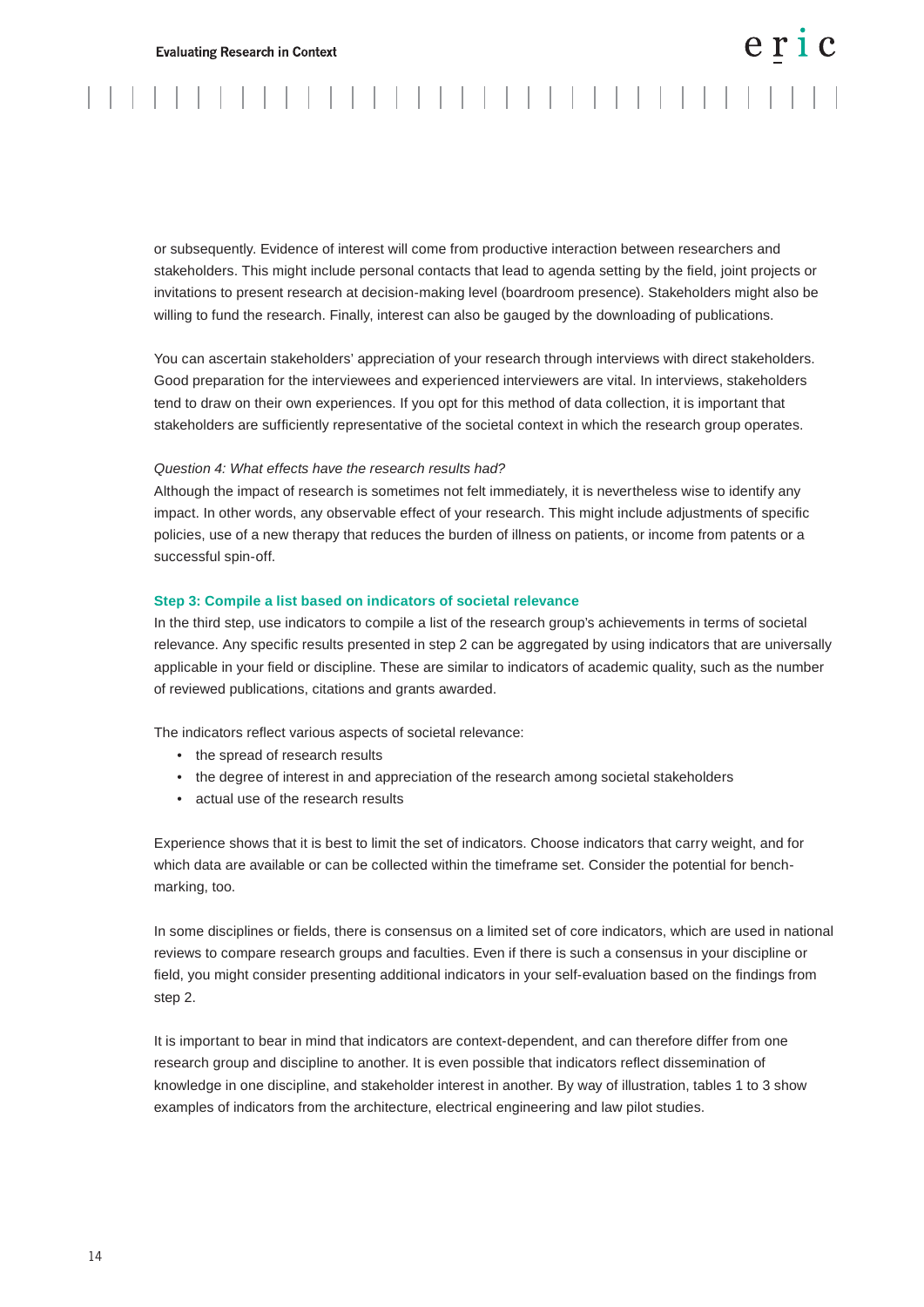## Table 1: Indicators of societal relevance of architectural research

| Aspect of societal relevance | <b>Indicators</b>                                                                                                                                                                                                                                                                                                                                                            |
|------------------------------|------------------------------------------------------------------------------------------------------------------------------------------------------------------------------------------------------------------------------------------------------------------------------------------------------------------------------------------------------------------------------|
| Dissemination of knowledge   | Professional publications, non-academic publications,<br>exhibitions etc.<br>Spread of technology, artefacts, standards<br>Advisory and consultancy activities<br>Popularisation, education and contribution to public debate<br>Professional training, mobility of graduates<br>Master's dissertations and graduation projects that address<br>questions from practitioners |
| Interest of stakeholders     | Number of researchers with relevant practical experience in<br>the sector(s) that the research programme targets<br>Public funding related to societal issues<br>Funds from contract research commissioned by potential<br>users<br>Collaboration with societal stakeholders on research, tests<br>and evaluations<br>Consortiums with non-academic organisations            |
| Impact and use of results    | Income from use of results<br>Visibility in public debate/public media rankings                                                                                                                                                                                                                                                                                              |

## Table 2: Indicators of societal relevance of electrical engineering research

| Aspect of societal relevance | <b>Indicators</b>                          |
|------------------------------|--------------------------------------------|
| Dissemination of knowledge   | PhDs in industry                           |
|                              | Master's graduates in industry             |
|                              | Proofs of concept                          |
|                              | Presentations at specialist conferences    |
| Interest of stakeholders     | Joint road maps                            |
|                              | Presentations by invitation                |
|                              | Valorisation grants                        |
|                              | Industry funding                           |
|                              | Staff exchanges                            |
|                              | Part-time professors from/in industry      |
|                              | Consortiums with industry                  |
| Impact and use of results    | Market launch and new products in industry |
|                              | Spin-offs with industry contacts           |
|                              | Patents                                    |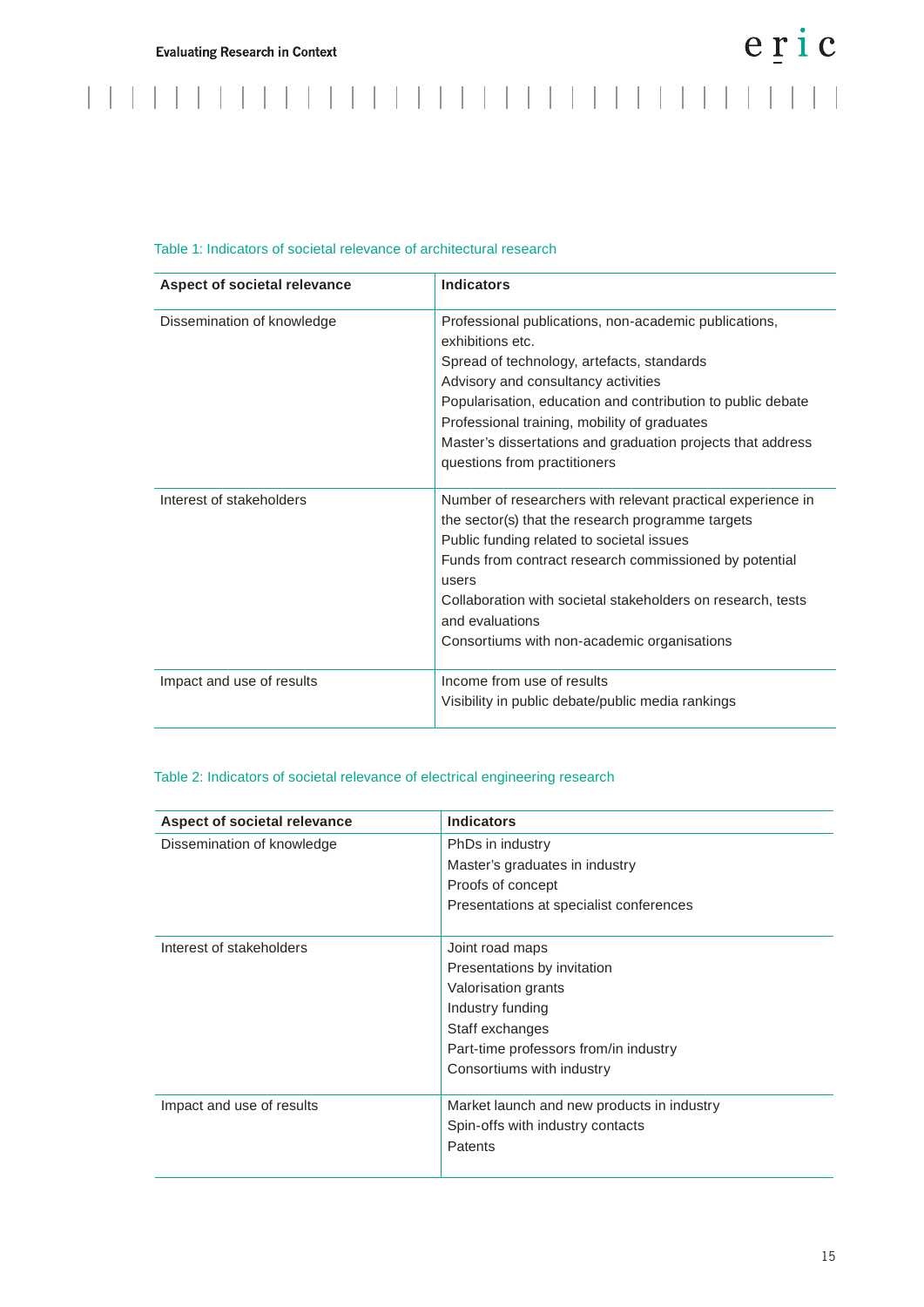#### Table 3: Indicators of societal relevance of law research

| Aspect of societal relevance                                                                       | <b>Indicators</b>                                                                                                                                                                                                         |
|----------------------------------------------------------------------------------------------------|---------------------------------------------------------------------------------------------------------------------------------------------------------------------------------------------------------------------------|
| In this pilot study the indicators were not<br>linked to specific aspects of societal<br>relevance | Papers in leading professional journals for fellow researchers<br>and law professionals<br>Membership of advisory committees on legal practice and<br>policy<br>Outside work in legal practice<br>Post-academic education |

## **From self-evaluation to evaluation committee**

Having performed the first three steps, you are now in a position to draft a reliable self-evaluation of the societal relevance of your research. Use the information gathered in steps 1, 2 and 3. You might opt at this stage to incorporate stakeholders' opinions (see step 2, question 3).

This is also the time to produce a SWOT analysis, identifying the strengths and weaknesses of the research group, and its opportunities and threats.

The next step is to seek the opinion of an evaluation committee. A number of relevant issues that the evaluation committee might consider are explored in brief below.

#### **Step 4: The evaluation committee gives its opinion of the societal relevance of the research**

The evaluation committee assesses the societal relevance of the research, based on the self-evaluation, interviews with those involved and the opinion of stakeholders.

The stakeholders' opinion may be included in the self-evaluation. Other options include:

- Inviting experts with an understanding of the societal issue or sector to sit on the evaluation committee. Such an expert should be in a position to assess what role university research and lectorates should be able to play vis-à-vis the societal sector in question, and the relevance of the particular group in that respect.
- A meeting between stakeholders and evaluation committee as part of the assessment process. The committee can use the meeting to assess the relevance claimed in the self-evaluation. It is a good idea to send stakeholders a copy of the self-evaluation report (or the relevant parts of it) prior to the meeting, so that they can prepare themselves properly.

An evaluation committee assesses not only whether the mission has been fulfilled, but also whether the mission is appropriate for the field in which the research group operates.

Appendix 1 gives specific instructions for evaluation committees, giving further details of the societal relevance assessment criterion in terms of BKO 2009-2015 and SEP 2009-2015.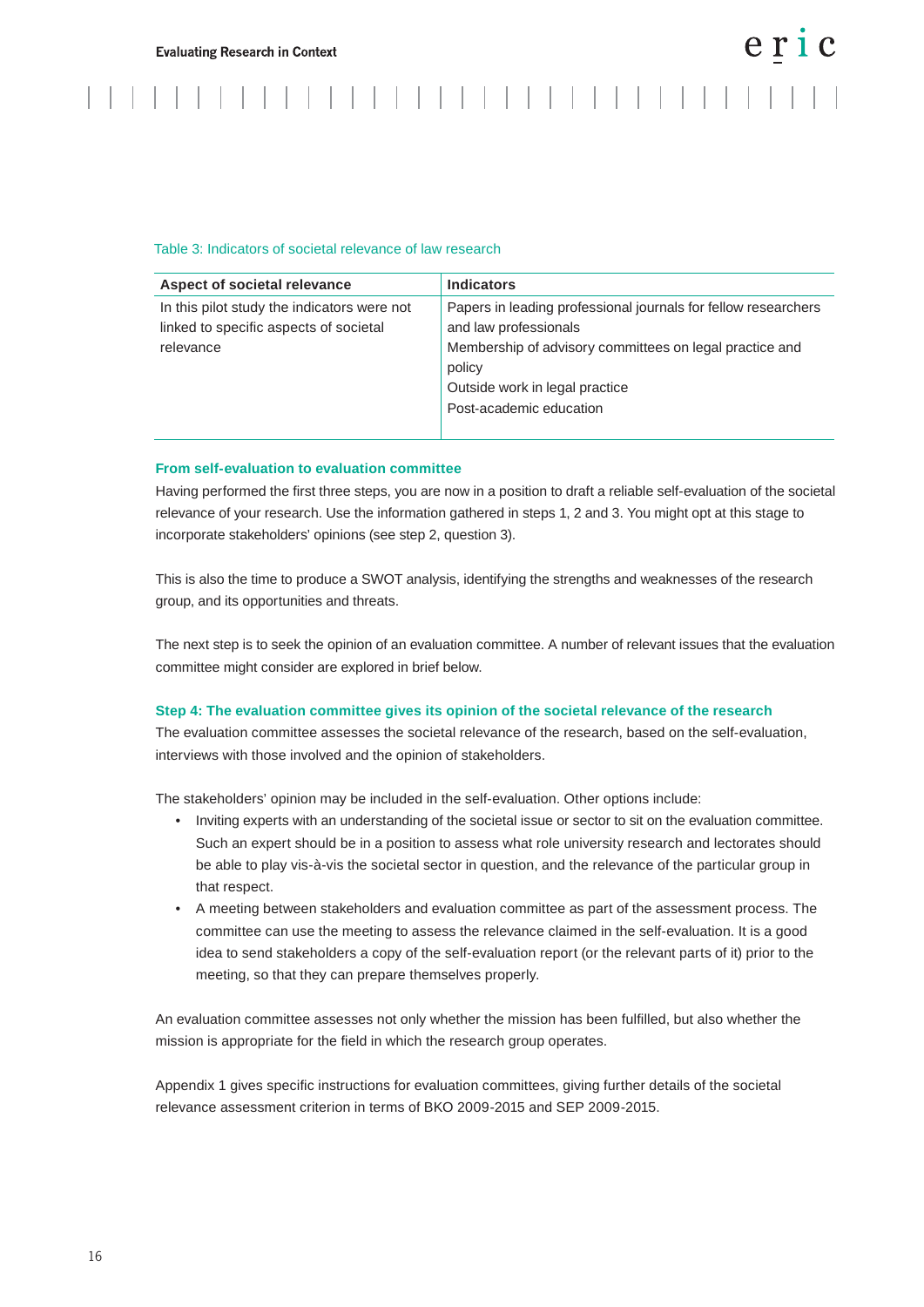## **Issues**

In this section we will briefly discuss a number of issues that have arisen in the practice of evaluation of the societal relevance of research.

### **Contribution to education**

Academic research is important for the quality of higher education. This guide has touched only briefly upon the relationship between research and education. The four-step plan can however be readily applied to this aspect, too, as productive interaction can of course also be identified between research and education. This includes:

- student involvement in research
- improvements to curricula and working methods based on research
- professionalisation of teaching staff by the research unit

#### **Ethical aspects of research**

The societal impact of research can have a major ethical dimension. Research into stem cells, genomics, ICT development, nanotechnology, research into modern history and societal science research on immigration issues can give rise to normative debate in society. Research groups are wise to be aware of such impacts, as in the use of people and animals in testing, or the administration of databases containing personal information. Even though research assessment is not intended to contribute to ethical debate, evaluation committees do consider elements of such debate in assessing the quality of the research. They will examine whether ethical frameworks and procedures have been defined, whether you have considered this aspect in your self-evaluation and whether your procedures and practices comply with common standards.

#### **Long-term impact**

The societal impact of research can take a long time to become apparent. In fundamental biomedical research, for example, though there might be a relationship between the research and specific medical conditions, it is by no means certain whether the results will ever help improve therapies. In mathematical research, though there may be no such potential application at all at the time of publication, years later the results may unexpectedly help resolve problems in logistics, theoretical physics or ICT.

Research assessment conducted in accordance with SEP or BKO generally looks back over a limited period. The potential long-term impact is therefore very difficult to evaluate. It is always a good idea to mention any unexpected contributions in the self-evaluation, even though this guide does not specifically encompass this aspect.

#### **The inherent value of academic research**

Academic research has an inherent value, and such research is an inherent part of a society that is willing to innovate, take a critical look at itself and build knowledge. This applies to physics research into the behaviour of air bubbles just as much as to social science research on group identity, to anthropological research, philosophical research, and to space research just as much as to research into new materials. This guide does not intend to draw this inherent value into question, nor to pass any judgment on it.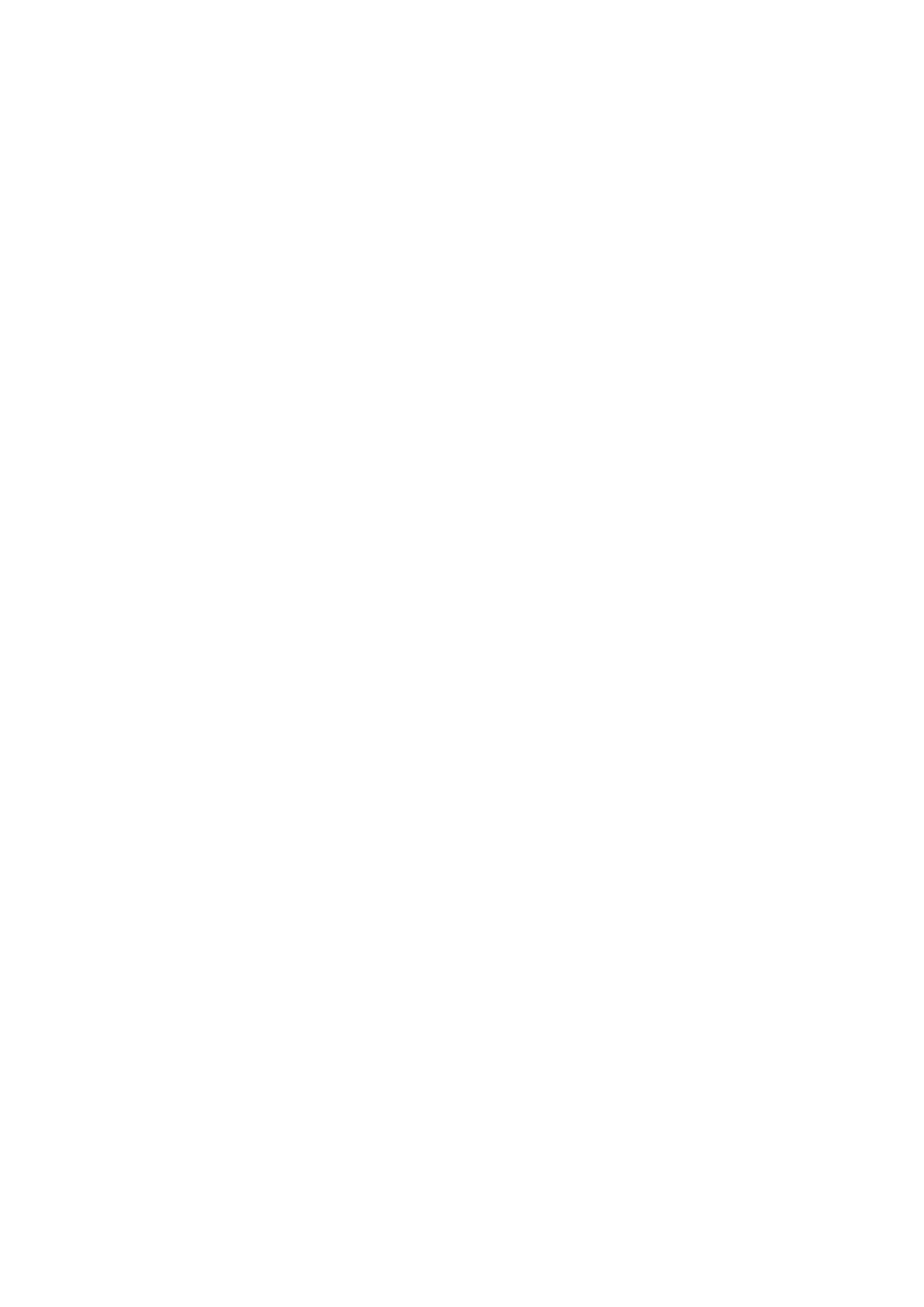## Appendix 1: Societal relevance and the specific protocols

## **BKO 2009-2015**

#### **Self-evaluation**

Information on the societal relevance of research is listed as one of the subjects for inclusion in the selfevaluation. The focus is on the following selection in particular (source: Quality Assurance System for Research at Universities of Applied Sciences; basic document 2009-2015):

- The research unit's mission
- The research themes and portfolio
- Partnerships and academic relationships both within the institution and with external organisations, institutions and companies, at regional, national and international level
- Publications, presentations and other products of the research conducted by the unit during the period under review
- Information on the impact and appreciation of the research in terms of:
	- a. Professional practice and society
	- b. Education and training

## **Evaluation committee**

A BKO research assessment focuses on five evaluation questions to which the evaluation committee must provide substantiated answers. The following questions concern the societal relevance of the research (numbering in accordance with BKO 2009-2015):

Question 1: Has there been sufficient relevant productivity, impact, appreciation and recognition in terms of:

- valorisation in professional practice and society
- significance for education and training?
- Question 2: Has this all taken place on the basis of a relevant and challenging mission statement and a clear research profile?
- Question 5: Are internal and external partnerships, networks and relationships sufficiently relevant, intensive and sustainable?

The committee will use your self-evaluation, and other sources, to address these questions.

## **SEP 2009-2015**

#### **Self-evaluation**

Societal relevance can be reflected in your self-evaluation in two ways.

- 1. SEP 2009-2015 suggests including 'societal relevance' in the self-evaluation (see SEP 2009-2015, pages 15-16; table 5.1, item 8). A simple way of doing this is to follow steps 2 and 3 in this guide.
- 2. In some disciplines and research groups, academic quality and societal relevance are very closely related (as we found in the architecture pilot study). In such cases, it is much more difficult to present information about societal relevance separately from the other items in the self-evaluation. Table 4 suggests how architecture research groups might present information on societal relevance as an integral part of their self-evaluation. Present the results of step 1 under item 1, objectives and research area. Present the results of step 2 under item 8, on societal relevance. The other sections can be completed using the information gathered in steps 3 and 4.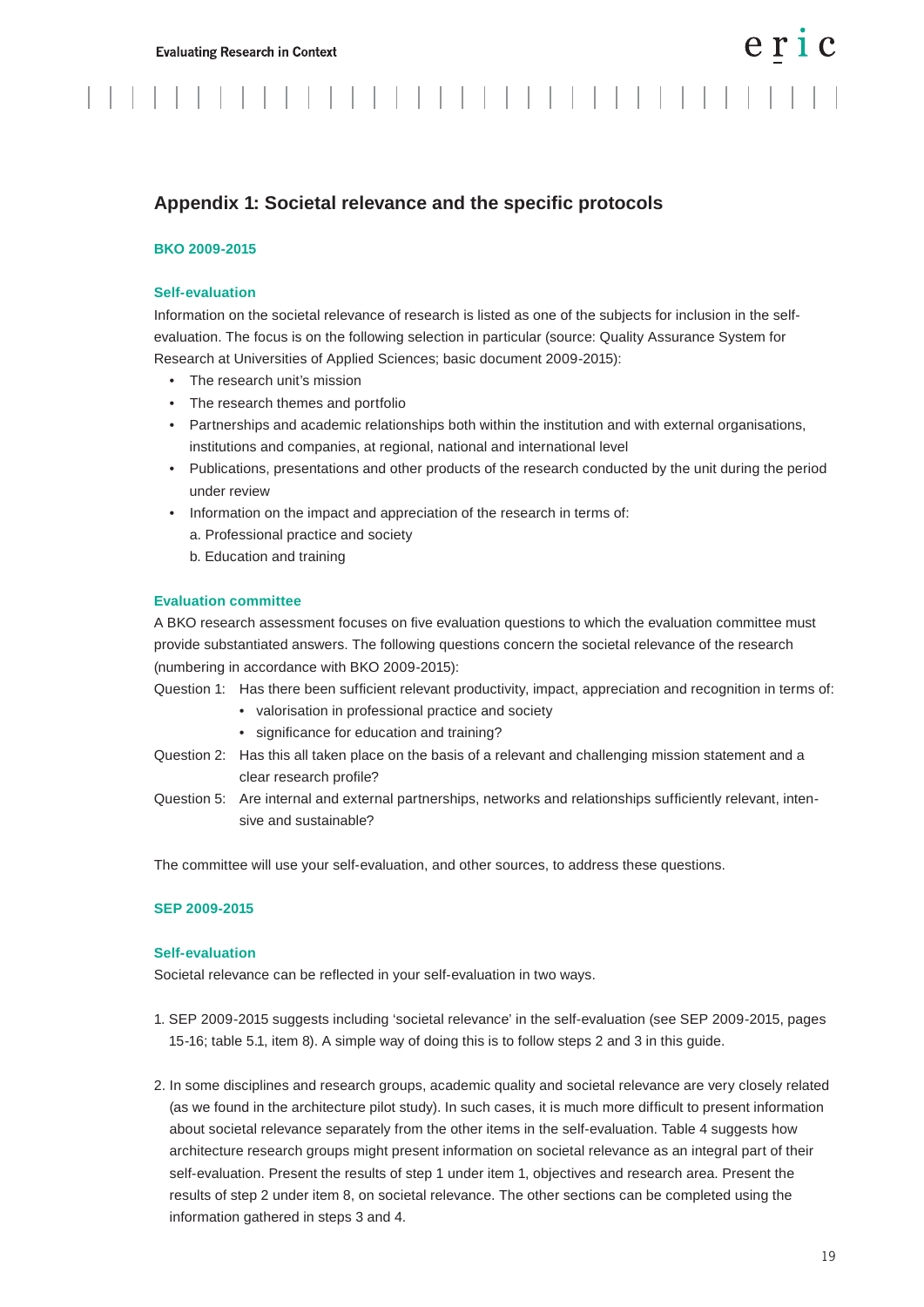## Table 4: Additional guide for SEP self-evaluation by architecture research groups

|                | <b>SEP item</b>                                    | <b>SEP explanation</b>                                                                                                                                                                                                                                                                                                                                                                               | <b>Results of ERIC pilot</b>                                                                                                                                                                                                                           |  |
|----------------|----------------------------------------------------|------------------------------------------------------------------------------------------------------------------------------------------------------------------------------------------------------------------------------------------------------------------------------------------------------------------------------------------------------------------------------------------------------|--------------------------------------------------------------------------------------------------------------------------------------------------------------------------------------------------------------------------------------------------------|--|
| 1              | <b>Objectives</b><br>and research<br>area          | Vision, mission and objective(s) of the<br>institute<br>Research area and programmes                                                                                                                                                                                                                                                                                                                 | Relevance of research agenda for<br>societal issues and stakeholders                                                                                                                                                                                   |  |
| $\overline{2}$ | <b>Composition</b>                                 | Composition of the research unit to be<br>evaluated, based on two indications<br>• total number of employees in each job<br>category (including contract-PhD<br>candidates) and<br>• overview of the various sources of<br>financing (internal and external)                                                                                                                                         | Staff with part time position in external<br>organisations (architecture bureaus,<br>policy bodies, consultancy)<br>Specify:<br>• Commissioned research by societal<br>actors<br>• Earmarked/structural funding related to<br>societal concerns/issues |  |
| 3              | <b>Research</b><br>environment<br>and<br>embedding | • National and international positioning<br>('soft' benchmarking based on SWOT-<br>analysis),<br>• number and affiliation of guest<br>researchers (internally and externally<br>funded)                                                                                                                                                                                                              | • Actual collaborations with stakeholders<br>· Participation in consortia                                                                                                                                                                              |  |
| 4              | <b>Quality and</b><br>scientific<br>relevance      | • 3-5 most significant results/highlights<br>relevant to the discipline, per group/<br>subgroup<br>• 3-5 key publications per group/sub<br>group (references; full text may be<br>published on secluded website)<br>. Number of articles in top 10% of<br>publications relevant to the discipline;<br>ditto for top 25%<br>• 3-5 most important books or chapters<br>of books, insofar as applicable | • 3-5 outputs with major impact on<br>architectural practices and policies                                                                                                                                                                             |  |
| 5              | Output                                             | • Number of publications<br>• Number of PhDs (completed and in<br>progress)<br>• Use (number of users) of research<br>facilities (if part of institute's mission)                                                                                                                                                                                                                                    | • Number of conference papers<br>• Edited volumes of conference papers<br>• Number of major reviews of literature<br>and exhibitions                                                                                                                   |  |
| 7              | Academic<br>reputation                             | Most important signs of recognition for<br>research staff (prizes, awards, invitations<br>to address major conferences,<br>conference organisation activities,<br>editorships, membership of academies)                                                                                                                                                                                              | Include professional reputation, based<br>on roles in professional contexts, policy<br>making etc.<br>If available include stakeholder feed back<br>on quality of the group                                                                            |  |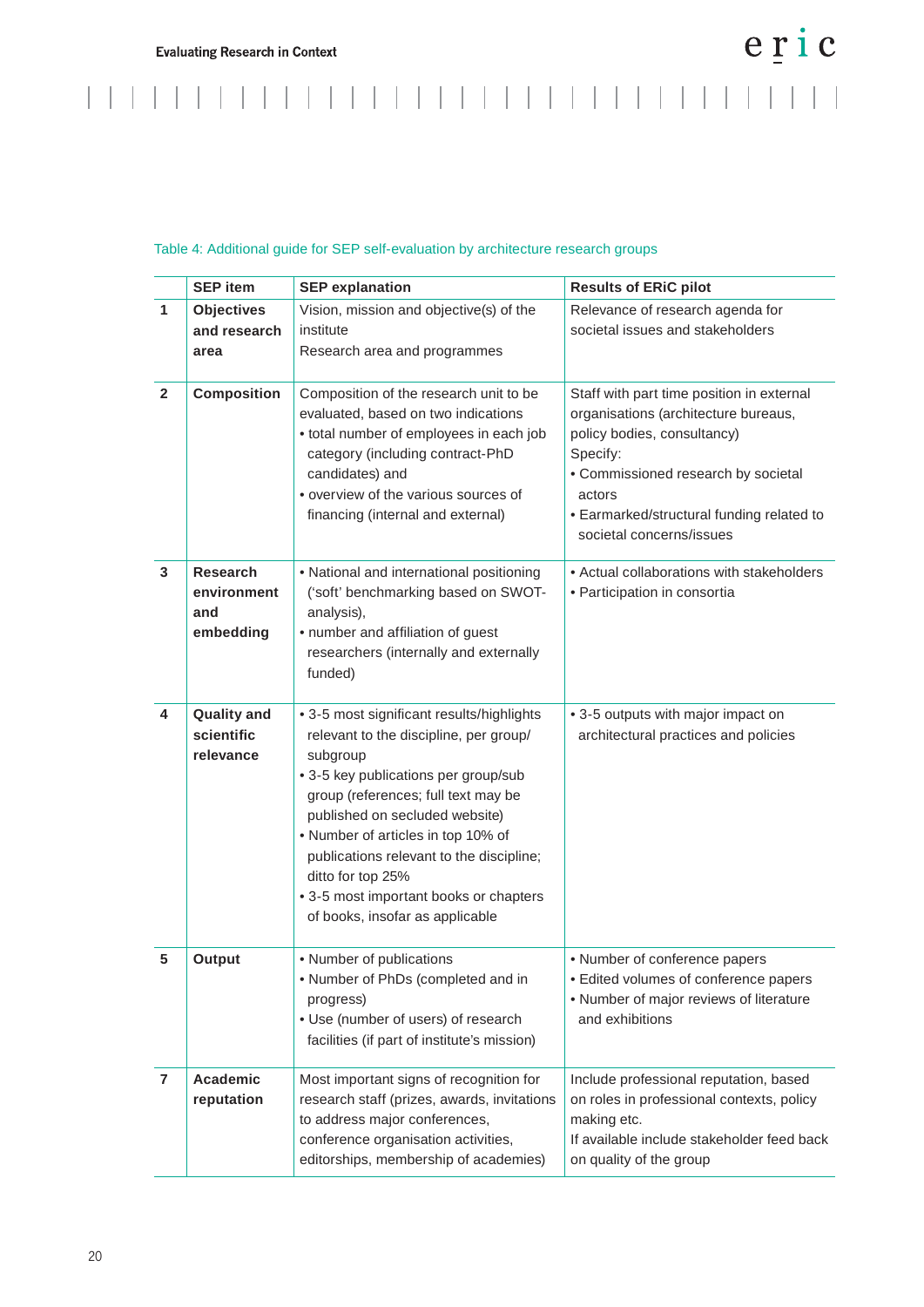|   | <b>SEP item</b>                                                         | <b>SEP</b> explanation                                                         | <b>Results of ERIC pilot</b>                                                                                                                                                                                                                                                                                                                                                                         |
|---|-------------------------------------------------------------------------|--------------------------------------------------------------------------------|------------------------------------------------------------------------------------------------------------------------------------------------------------------------------------------------------------------------------------------------------------------------------------------------------------------------------------------------------------------------------------------------------|
| 8 | <b>Societal</b><br>relevance:<br>quality,<br>valorisation<br>and impact | Socio-cultural and/or technical or econo-<br>mic quality, impact, valorisation | This section can be based on four issues:<br>• Describe the most significant<br>knowledge contributions made in the<br>review period to architectural practices<br>and policies<br>• Evidence of the appreciation of<br>stakeholders of these contributions<br>• Strategies of how these contributions<br>have been disseminated (outputs, media)<br>• Evidence of impacts of these<br>contributions |

Table 3.2 of SEP 2009-2015 does not go into any further detail on societal relevance. To ascertain what information (obtained in steps 1 to 3) the evaluation committee can use as a basis for its assessment, table 5 explores the SEP criterion of societal relevance in more detail. The reference framework for the assessment is what similar research groups in this field are doing, and society's need for knowledge.

## Table 5: Further details on societal relevance for SEP

| <b>Criterion</b> | Sub-criteria             | <b>Aspects</b>                                                                        | Things to consider*                                                                                                                                                                                                         |
|------------------|--------------------------|---------------------------------------------------------------------------------------|-----------------------------------------------------------------------------------------------------------------------------------------------------------------------------------------------------------------------------|
| Relevance        | C: Societal<br>relevance | C1. Relevance to society<br>of the research group's<br>mission and research<br>agenda | Does the research help important stakeholders<br>and address major societal, economic and<br>other questions?                                                                                                               |
|                  |                          | C <sub>2</sub> . Dissemination of<br>knowledge                                        | Interaction with stakeholders; participation in<br>consortiums, collaboration on research, staff<br>exchange<br>Professional output (journals, valorisation<br>strategy, spin-offs, patents)                                |
|                  |                          | C <sub>3</sub> . Stakeholder interest                                                 | Lectures, boardroom presence; appreciation<br>of graduates; membership of advisory commit-<br>tees; stakeholder appreciation expressed to<br>evaluation committee<br>Funding of valorisation projects, contract<br>research |
|                  |                          | C4. Contribution to and<br>better understanding of<br>societal sectors                | Specific examples of impact; spin-offs; follow-up<br>projects by stakeholders                                                                                                                                               |

*\* These can differ from one research area to another; evaluation in context. Tables 1, 2 and 3 illustrate this fact. This is not, incidentally, a comprehensive list.*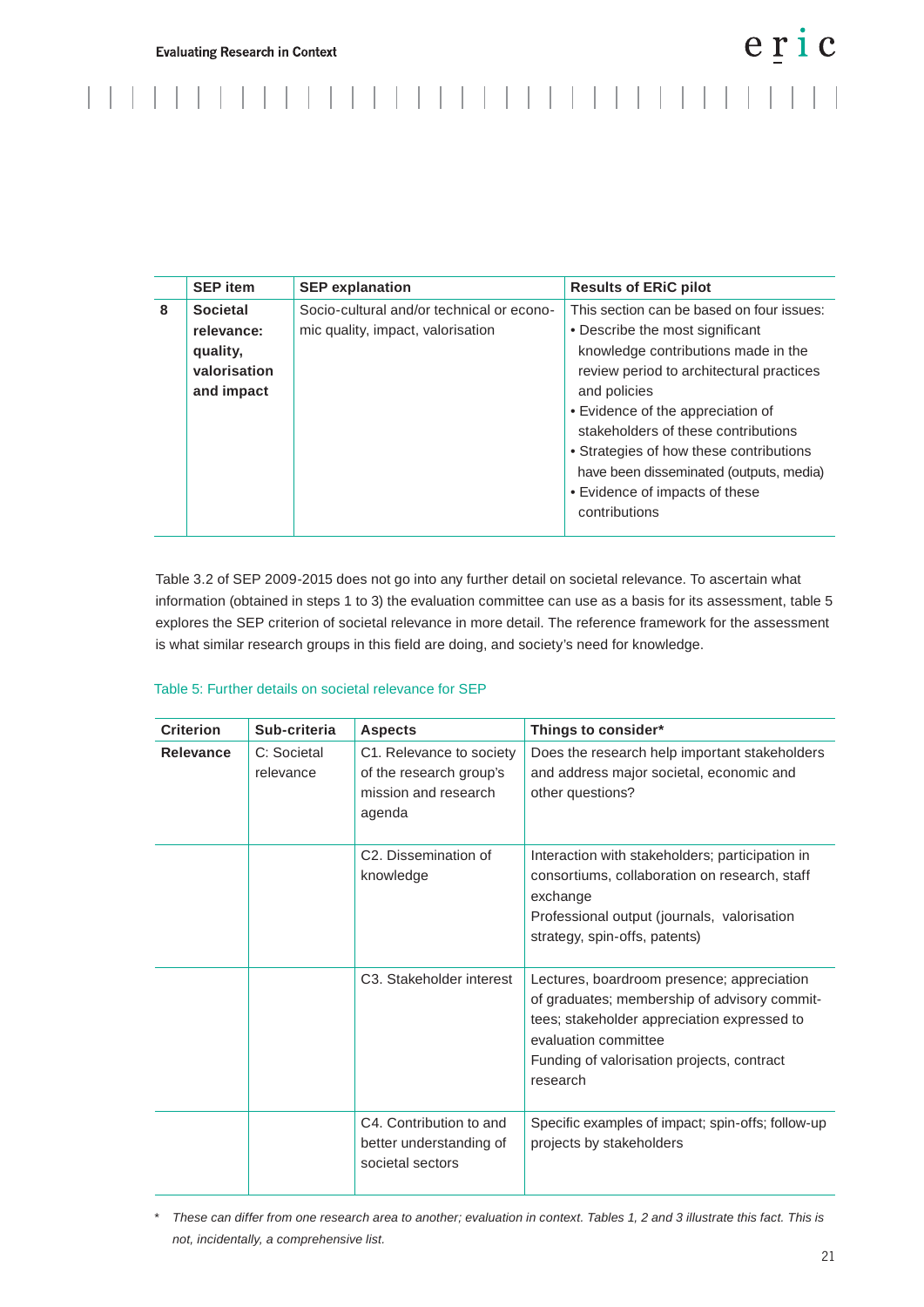eric

## **ERiC: Evaluating Research in Context**

ERiC is a partnership involving several organisations that are concerned with quality assurance in research. The following organisations and individuals are involved:

- Professor Henriëtte Maassen van den Brink (chair)
- Marcel de Haas (Netherlands Association of Universities of Applied Sciences)
- Jacco van den Heuvel (Royal Netherlands Academy of Arts and Sciences (KNAW))
- Dr. Jack Spaapen (Royal Netherlands Academy of Arts and Sciences (KNAW))
- Mariken Elsen (Netherlands Organisation for Scientific Research (NWO))
- Renee Westenbrink (Association of Universities in the Netherlands (VSNU))
- Professor Peter van den Besselaar (Rathenau Institute)
- Dr. Barend van der Meulen (Rathenau Institute)
- Leonie van Drooge (secretary)

The guide is based on the ERiC pilot studies. The results of these studies will be presented to the bodies that commissioned them in the first half of 2010. A version for the general public will be published in mid-2010.

The following ERiC pilot studies have been performed:

- ERiC *Pilot Study at Faculty of Architecture*, TU Delft: Barend van der Meulen, Floortje Daemen, Leonie van Drooge, Stefan de Jong, Jack Spaapen, Frank Wamelink, Peter van den Besselaar.
- ERiC *Pilot Study at Faculty of Law*, Vrije Universiteit Amsterdam: Pleun van Arensbergen, Mark Pen, Leonie van Drooge, Peter van den Besselaar, Jack Spaapen
- ERiC *Pilot Study at Faculty of Electrical Engineering*, TU/e: Tilo Propp, Barend van der Meulen
- ERiC *Pilot Study on Mechanical Engineering Research* at the University of Twente: Ad Prins

For more information on the ERiC project, go to www.eric-project.nl